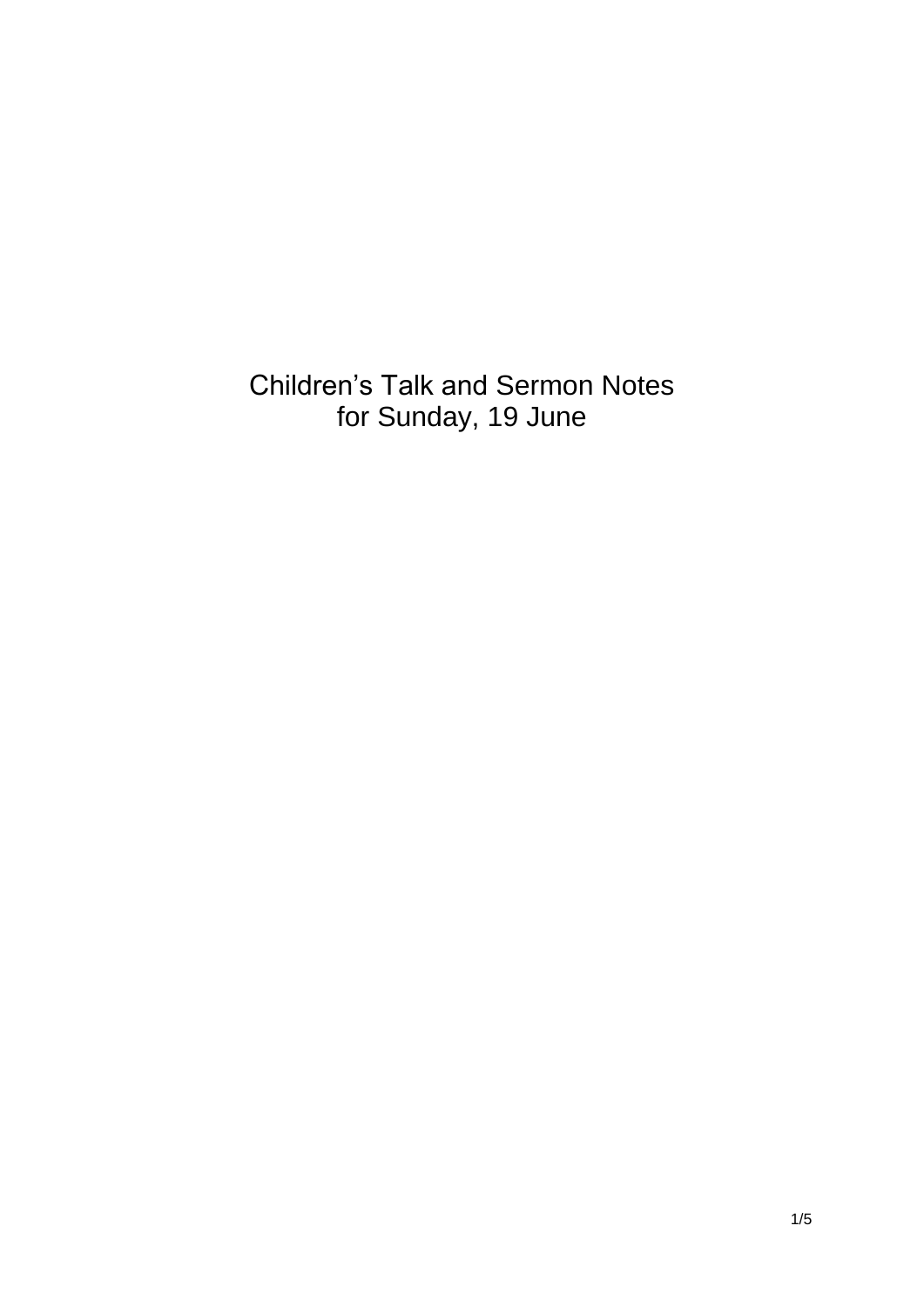## Children's Talk: New Ideas

I still have many things to say to you, but you cannot bear them now. However, when He, the Spirit of truth, has come, He will guide you into all truth; for He will not speak on His own authority, but whatever He hears He will speak; and He will tell you things to come. (John 16:12-14)

I testify in truth that the Lord manifested himself to me, his servant, and assigned me to this task; after doing so, he opened the sight of my spirit and brought me into the spiritual world; and he has allowed me to see the heavens and the hells and to have conversations with angels and spirits on a continual basis for many years now. I also testify that ever since the first day of this calling, I have accepted nothing regarding the teachings of this church from any angel; what I have received has come from the Lord alone while I was reading the Word. (*True Christianity* 779)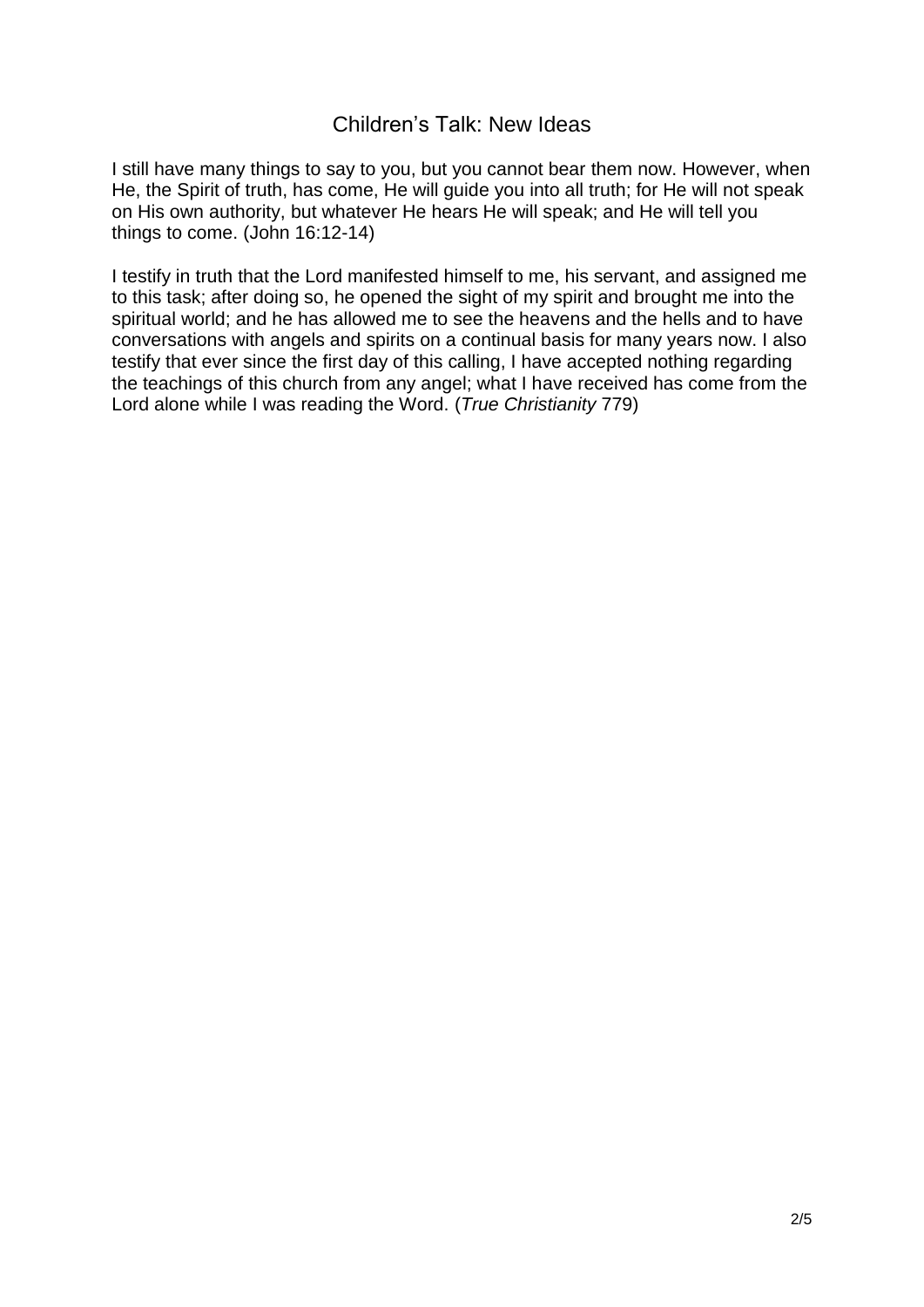## The New Church: Stronghold of Truth

A Sermon by Pastor Joel Christian Glenn 19 June, 2022

Today is the 19<sup>th</sup> of June, a day we celebrate as "New Church Day," a sort of birthday celebration for the New Church. There are many ways that we could celebrate, just as there are many qualities that we might say we appreciate about the New Church. If we were to have a chance for each one of you to come up and say what the New Church means to you I'm sure that everyone would have a unique answer, just as the Lord shows up to each individual in a unique way. Even so, there would be some common themes: I imagine some would appreciate the deep sense of community; others the personal relationship with the Lord Jesus Christ; others the encouragement and support in living a good life; others the depth of understanding the New Church brings to faith. And so on. None of these is in any way incorrect. But today our focus will be on one particular quality of the New Church: that of making sense of the stories of the Lord's Word. Over the years many people have appreciated just how much New Church Teachings make sense to them.

All of the qualities of the New Church are represented in John's vision of the Holy City New Jerusalem, and "making sense" is no exception. The walls of the city stand for the literal sense of the Word; in other words, they stand for the stories of the Word as we picture them while we read them: the plain meaning of the stories of the Word. But the nature of those walls stands for how the New Church understands those stories:

21:18 The construction of its wall was of jasper. This symbolically means that with people of the New Church the Divine truth of the Word in its spiritual sense shines through every Divine truth in the literal sense. (*Apocalypse Revealed* 911)

The idea here is that the stories of the Word make sense the more that we see in them a spiritual meaning. And in fact, that is what we are doing right now! The story of John's vision of a massive golden city coming down from heaven is the literal sense. It's a story about things that we can picture and are tangible. But on a spiritual level we see something deeper: it's not about a massive city that will descend onto the physical Earth. It's a story about the nature of the Lord's Kingdom descending from heaven to Earth, and the qualities that will be present in that kingdom (including, as already noted, the quality of having a clear understanding of the things of the Word, i.e. of things making sense.)

It is delightful to know that for every story in the Lord's Word, no matter how obscure, there is an underlying meaning that enriches and brings to life the Truth of said story. One of the things that many of us appreciate about the teachings of the New Church is the clarity with which they explain the Word, faith, charity, marriage, the afterlife, Providence, God, and all things having to do with faith. The New Church encourages us and invites us to engage our minds and grapple with what we believe so that we can understand for ourselves and not merely take it on blind faith. In fact everyone is capable of understanding the teachings of the New Church for themselves, as amazing as that might sound. A further passage explaining the meaning of the walls of the city, and their foundation, as the teachings of the New Church, puts it this way: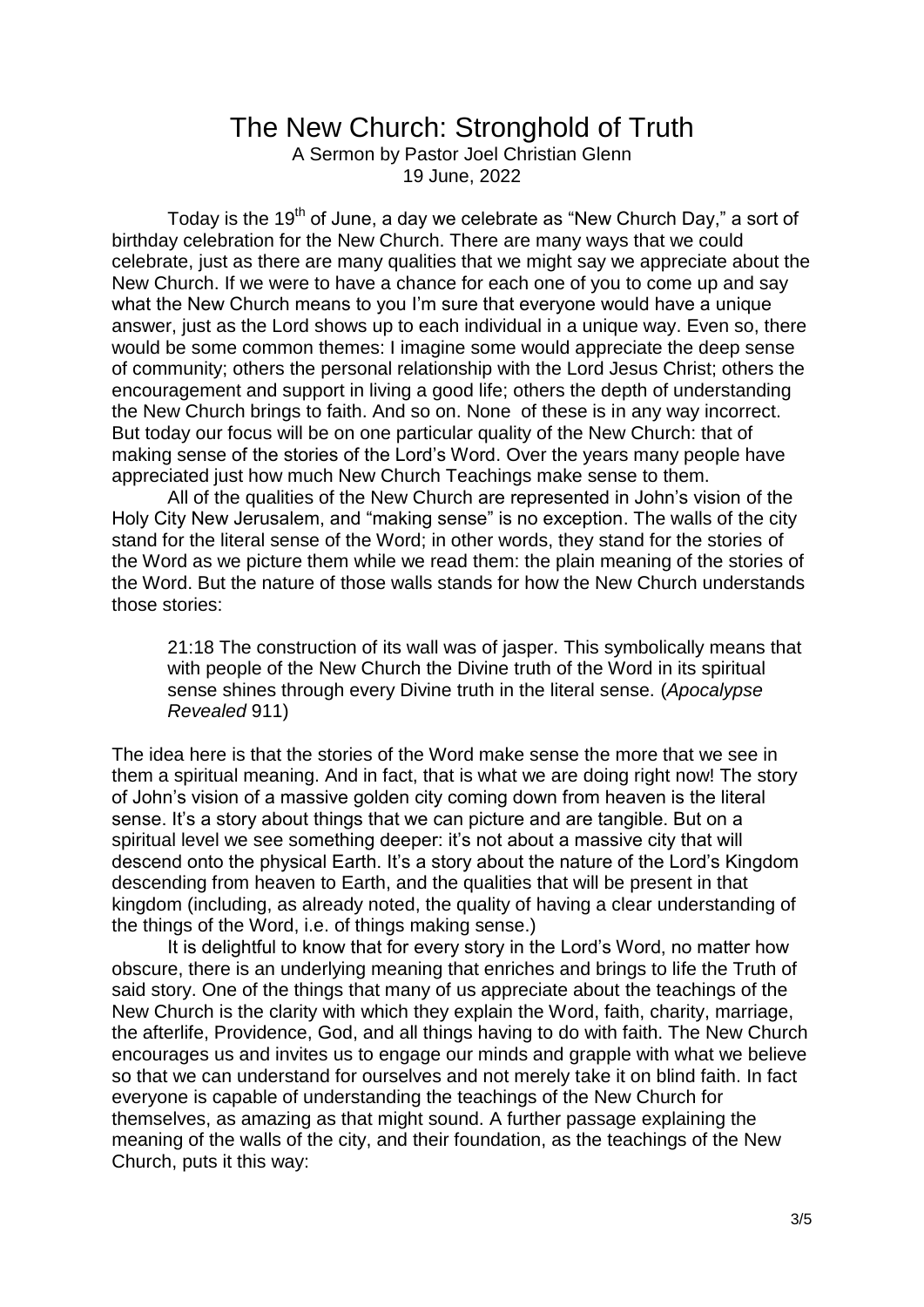People who fail to think rationally cannot believe that everything connected with the New Church can be seen in a state of light. But I assure them that it is possible, for everyone has an outer thought and an inner one. The inner thought thinks in the light of heaven and is called perception, while the outer thought thinks in the light of the world….

As long as the intellect is held captive in obedience to faith, or as long as the intellect is set aside so as not to see the church's truths, theology becomes nothing but a matter of the memory; and a matter of the memory alone fades away, like any matter disconnected from a judgment concerning it, and it perishes from its own lack of clarity. People like that are therefore "blind leaders of the blind," and when "the blind leads the blind, both fall into a ditch" (Matthew 15:14). (*Apocalypse Revealed* 914)

Nothing of faith in the New Church need be accepted blindly, nor need it be left a mystery. It is when we actually understand something that it can lodge itself deeply into our minds and hearts, and more importantly, that it can be lived. That is the promise of the New Church.

But in this emphasis on things making sense there is also a danger. The danger is that we become prideful and caught up in a sense of our own intelligence and understanding. There's a reason that people associate high-intelligence with conceit and arrogance. When someone believes himself to be smarter than others he easily falls into thinking he is somehow better or more worthy than others. This could not be further from the truth. Yet it is a danger that people who love the New Church can easily fall prey to. Even as we appreciate and celebrate how much the New Church can make sense and encourages us to study for ourselves what the Word says, we must also have the utmost humility. All our knowledge must be received from the Lord, not ourselves, and it must be directed towards leading a good life.

When the Lord was in the world He taught that He had still had many more things to say, and that in time His spirit would lead people to see and understand those things:

I still have many things to say to you, but you cannot bear them now. However, when He, the Spirit of truth, has come, He will guide you into all truth; for He will not speak on His own authority, but whatever He hears He will speak; and He will tell you things to come. (John 16:12-14)

Notice that Jesus did *not* say that they would figure this all out on their own, under the power of their own great intellect. He said that He Himself would send the Spirit of Truth to guide them, and that He would speak to them under His own authority. When we study the Word, and religion in general, we must always do so under the humble guidance of the Lord's spirit. No matter how educated, how intelligent, how learned, no matter how many years we have read and reread the Word, we must, we absolutely must, go to the Lord in humility and ask for *His* guidance in understanding, and adjust our beliefs to match Him. We cannot shape God into our own image; we must allow Him to shape our minds into His.

In looking to the Lord's Word, and striving to understand it, we are also reminded that understanding is not for its own sake; rather it is for the sake of goodness. Consider again the city that John saw, representing the New Church: the walls of course were quite impressive; but they did not exist for their own sake. They